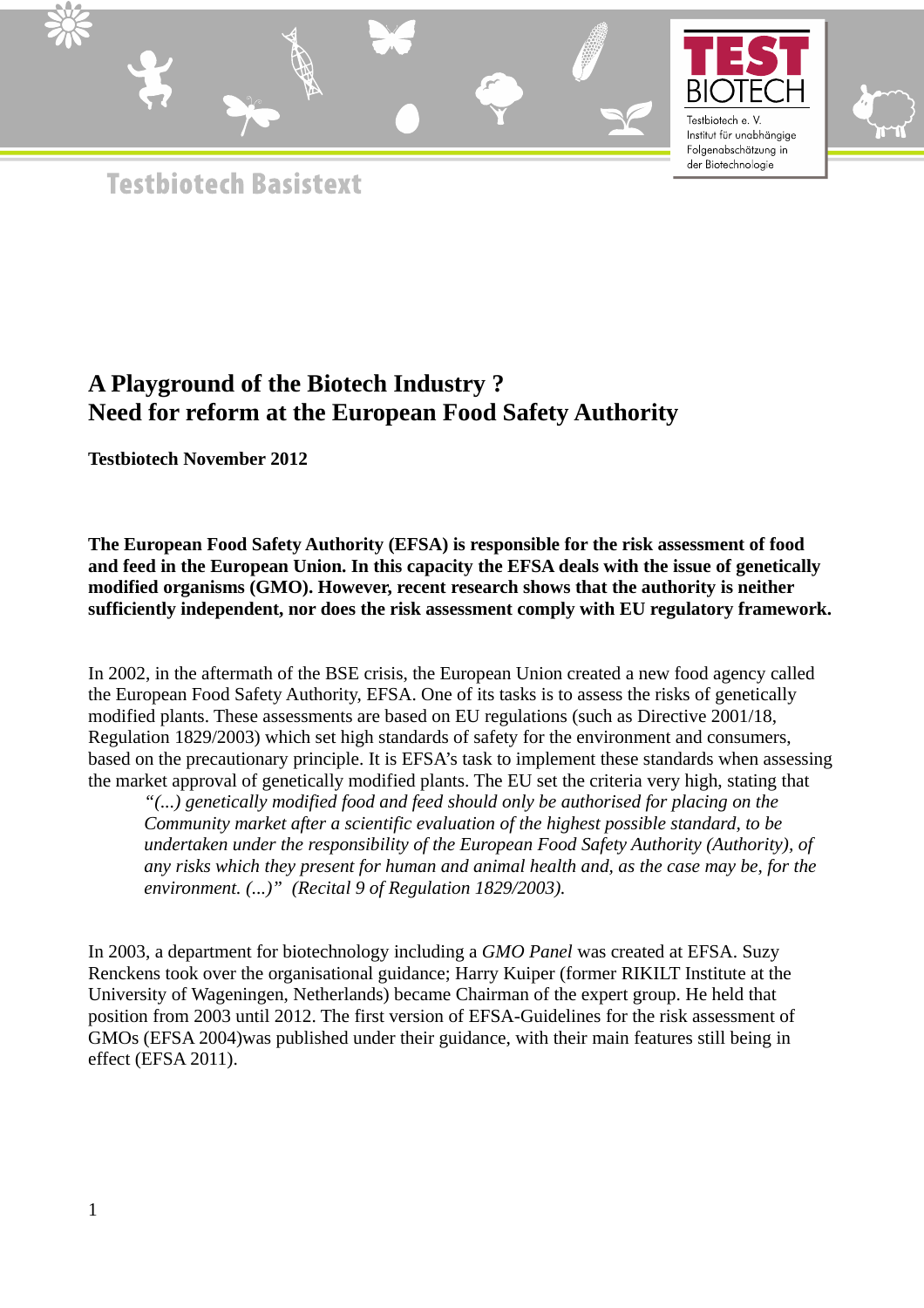## **The case of Harry Kuiper, ILSI and...**

Research conducted by Testbiotech in December 2010 revealed serious conflicts of interest at the EFSA department for biotechnology in which the *International Life Sciences Institute (ILSI)* played a central role. The work of ILSI has faced criticism for many years and the World Health Organisation (WHO) explicitly reprehended their work for the tobacco industry<sup>[1](#page-1-0)</sup>. The ILSI is funded by companies such as Monsanto, Dow AgroSciences, Bayer, DuPont and Bayer and it develops standards for risk assessment in close cooperation with industry.

 ILSI has concerned itself with agricultural biotechnology since 1996. It was then that Monsanto began the commercial cultivation of genetically modified soybeans. At the time, it was difficult for biotech companies to find an opening in the European market for new products made in the USA. In 1997, ILSI founded a European workgroup for *Novel Food* (such as that made from genetically modified plants)<sup>[2](#page-1-1)</sup>.

The long-time head of the expert group, Harry Kuiper, worked for an ILSI task force both before and after he took office at EFSA. This task force was led by an employee of Monsanto and was staffed with representatives from the big agricultural companies, such as BASF, Bayer CropScience, Dow AgroSciences, Monsanto, Pioneer HiBreed/Dupont and Syngenta. It worked on the examination requirements for risk assessment of genetically modified plants (ILSI, 2004; Then& Bauer-Panskus, 2010).

As said above, Kuiper had previously worked for ILSI. He is mentioned as early as 1998 as a project coordinator for the verification procedure of genetically modified organisms (ILSI, 1999). The institute backed much of his scientific career before he joined EFSA in 2003 – and afterwards as well. In 2010, Kuiper stated in his official declaration of interest for EFSA that he was still working for ILSI. When Testbiotech drew attention to this conflict of interest, the declaration was changed. His work for ILSI now officially ended in 2005 – at least two years after he had started working for EFSA.

Parallel to his work for ILSI, Harry Kuiper was also working as head of an ENTRANSFOOD project, which was supported by the EU-Commission and industry and was also concerned with the verification procedure of genetically modified plants. Additionally, he was a member of international WHO and FAO workgroups. As a result, Harry Kuiper became one of the most influential experts on risk assessment for genetically modified organisms in Europe.

While working for ILSI, Kuiper published several papers on the risk assessment of genetically modified plants in which he also refers to ILSI concepts. Integral in this regard is the concept of *Comparative Assessment*, which constitutes the foundation and origin of risk assessment of genetically modified plants.

### **… the EFSA Guidelines**

The *GMO Panel* drew up their own guidelines on risk assessment for genetically modified organisms for the first time in 2004. Since then, they have been revised several times. But the basic conception of *Comparative Assessment* has not changed. The EFSA Guidance is built on the

<span id="page-1-1"></span><span id="page-1-0"></span><sup>1</sup> [http://www.who.int/tobacco/media/en/ILSI.pdf.](http://www.who.int/tobacco/media/en/ILSI.pdf)

<sup>2</sup> [http://www.monsanto.com/newsviews/Documents/food\\_feed\\_safety.pdf](http://www.monsanto.com/newsviews/Documents/food_feed_safety.pdf)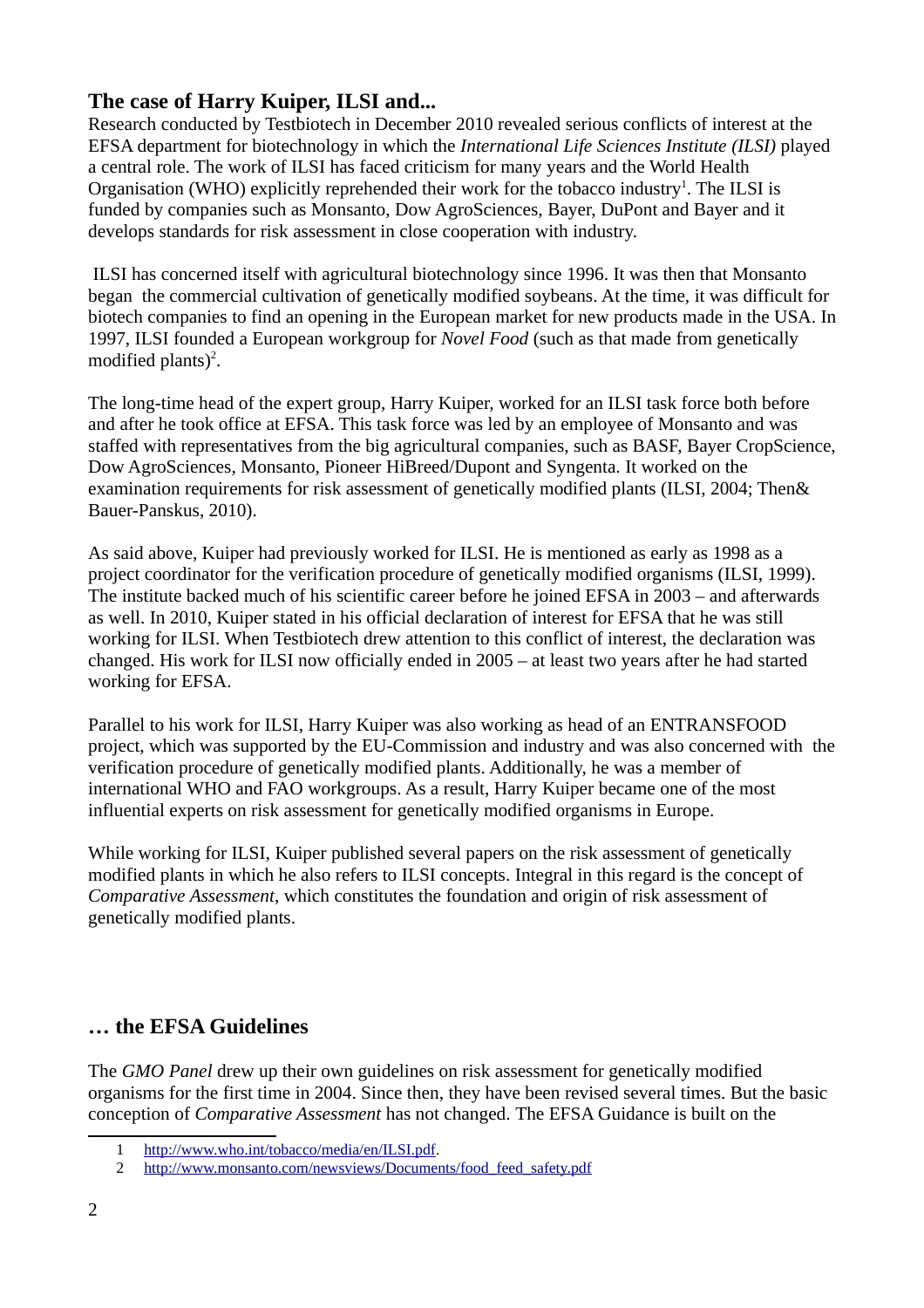assumption that risks of genetically engineered plants are comparable to those of plants derived from conventional breeding. In consequence, a comprehensive risk assessment is not conducted and only a limited set of data is requested. The so-called comparative approach is explained in the current EFSA Guidance (EFSA, 2011):

*"The underlying assumption of this comparative approach is that traditionally cultivated crops have a history of safe use for consumers and/or domesticated animals. These traditionally cultivated crops can thus serve as comparators when assessing the safety of*  GM plants and derived food and feed." (EFSA 2011)

In short, *Comparative Assessment*, simplifies risk assessment and avoids extensive assessment of genetically modified plants. Consequently, current risk assessment is not comprehensive. If genetically modified plants were to be considered as the new products they are and inherently different from conventionally bred plants this would consequently require a comprehensive rather than a comparative approach. EFSA (2011) describes the situation as follows:

*"Where no comparator can be identified, a comparative risk assessment cannot be made and a comprehensive safety and nutritional assessment of the GM plant and derived food and feed itself should be carried out."* 

However, until now there has not been a *single case* where EFSA considered it necessary to use comprehensive risk assessment. Instead, all applications evaluated by EFSA received a positive evaluation – on grounds of mostly poor data<sup>[3](#page-2-0)</sup>.

The concept of *Comparative Assessment* was initially based on the concept of *Substantial Equivalence*, which was developed by the OECD (OECD 1993) and industry in 1993 and has been criticised by many experts as insufficient. As Kok and Kuiper, who also worked for the ILSI *Task Force*, stated in 2003, the concept of *Substantial Equivalence* should be renamed *Comparative Assessment* but no core changes made, and then be made the new starting point for the assessment of genetically modified organisms (Kok &Kuiper, 2003):

*"Although the Principle of Substantial Equivalence has received comments from all types of stakeholders (producers, regulators, consumers, evaluators, etc.), the basic idea behind the principle remains untouched. When evaluating a new or GM crop variety, comparison with available data on the nearest comparator, as well as with similar varieties on the market, should form the initial part of the assessment procedure."* 

As Kuiper and his colleagues were members of different Institutions (e.g. ILSI, EFSA, FAO/WHO and ENTRANSFOOD) at the same time and published various scientific papers, it seemed as if the *Comparative Assessment* was based on a solid scientific consensus. Upon closer inspection, the concept and its usage can essentially be reduced to the network around Harry Kuiper, and was obviously developed during his time at the ILSI task force (see Kuiper et al., 2001; Kok&Kuiper, 2003; Kuiper&Kleter, 2003 and table).

<span id="page-2-0"></span><sup>3</sup> Examples for deficiencies in risk assessment of EFSA see [www.testbiotech.de/en/database](http://www.testbiotech.de/en/database)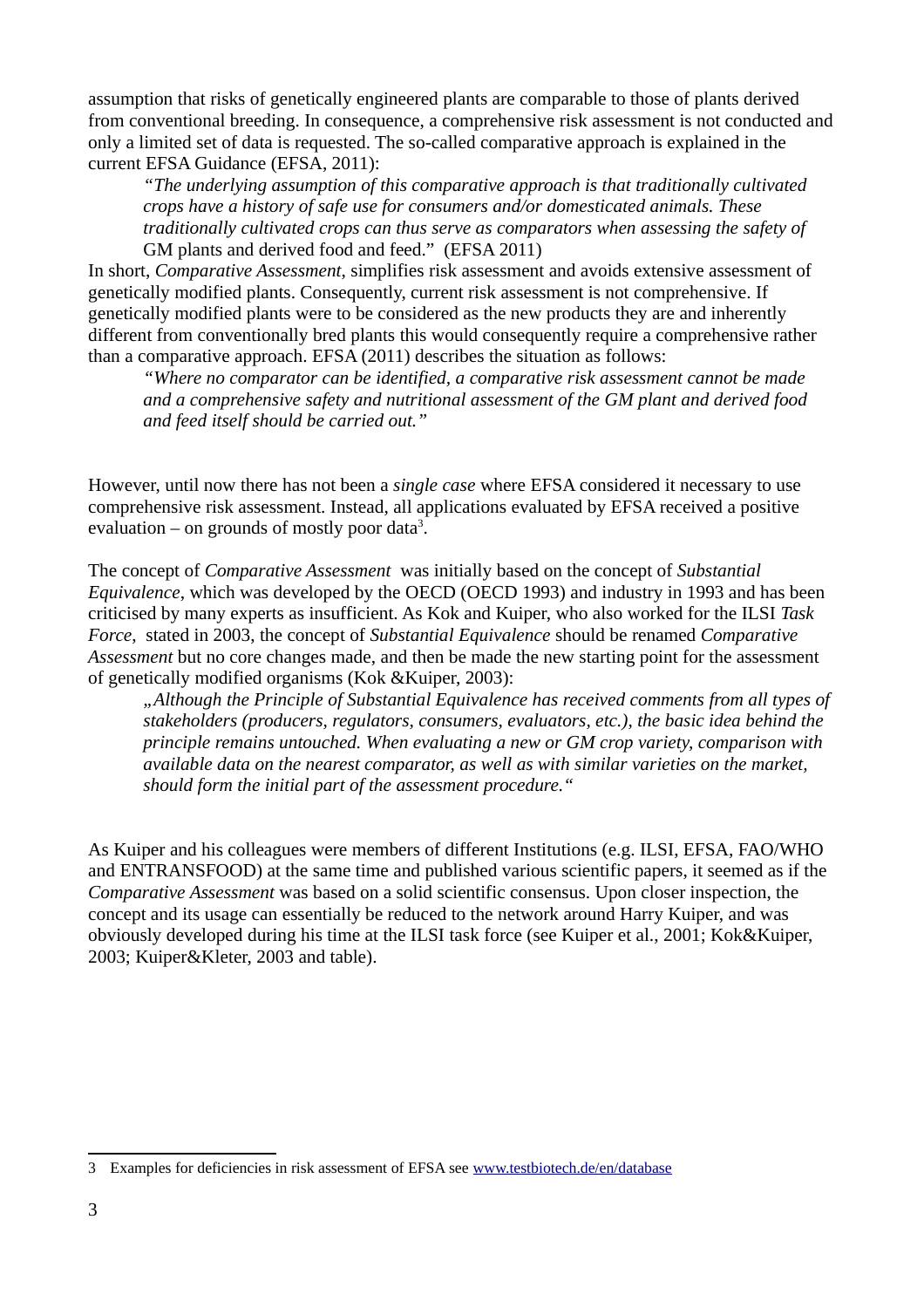| Year        | <b>Incidence</b>                                                                                                                                                                      |
|-------------|---------------------------------------------------------------------------------------------------------------------------------------------------------------------------------------|
| 1993        | OECD develops the concept of Substantial Equivalence                                                                                                                                  |
| 1999        | Harry Kuiper creates a first report for ILSI                                                                                                                                          |
| 2000        | Joint workshop of FAO and WHO on the concept of Comparative<br>Assessment as a derivative of Substantial Equivalence under<br>chairmanship of Harry Kuiper                            |
| around 2001 | Harry Kuiper, Gijs Kleter und Ester Kok become authors for ILSI Task<br>Force                                                                                                         |
| 2001-2003   | Harry Kuiper, Gijs Kleter und Ester Kok publish various articles on the<br>risk assessment of genetically modified organisms. Development of<br>Comparative Assessment currently used |
| 2003        | Harry Kuiper, Gijs Kleter und Suzy Renckens become staff members of<br><b>EFSA GMO Panel</b>                                                                                          |
| 2004        | The Task Force of ILSI publish their report once more emphasising<br><b>Comparative Assessment</b>                                                                                    |
| 2004        | EFSA publishes their guidelines on risk assessment of food produced<br>from genetically modified plants. This is in essence based on<br><b>Comparative Assessment</b>                 |
| 2005        | Kuiper officially ends his cooperation with ILSI                                                                                                                                      |

#### **Tab 1: The development of** *Comparative Assessment*

The collaboration of ILSI and the experts of EFSA's biotechnology division clearly left its mark. In retrospect, ILSI itself claims that the work of their Task Force influenced EFSA test guidelines on the risk assessment of genetically modified plants (ILSI 2008):

*"In 2004, the task force's work culminated in the publication of a report that included a series of recommendations for the nutritional and safety assessments of such foods and feeds. This document has gained global recognition from organizations such as the European Food Safety Agency and has been cited by Japan and Australia in 2005 in their comments to Codex Alimentarius. The substantial equivalence paradigm, called the comparative safety assessment process in the 2004 ILSI publication, is a basic principle in the document."* 

One apparent indication of ILSI influence on the biotechnology division of EFSA can be seen in the requirements for feeding trials. EFSA does not generally require feeding trials with genetically modified plants to test for effects on health. The document published by EFSA justifying this position (EFSA 2007) was in parts literally borrowed from an ILSI paper (ILSI 2004). An assessment of the documents by Testbiotech revealed dozens of plagiarised paragraphs (Then & Bauer-Panskus. 2010).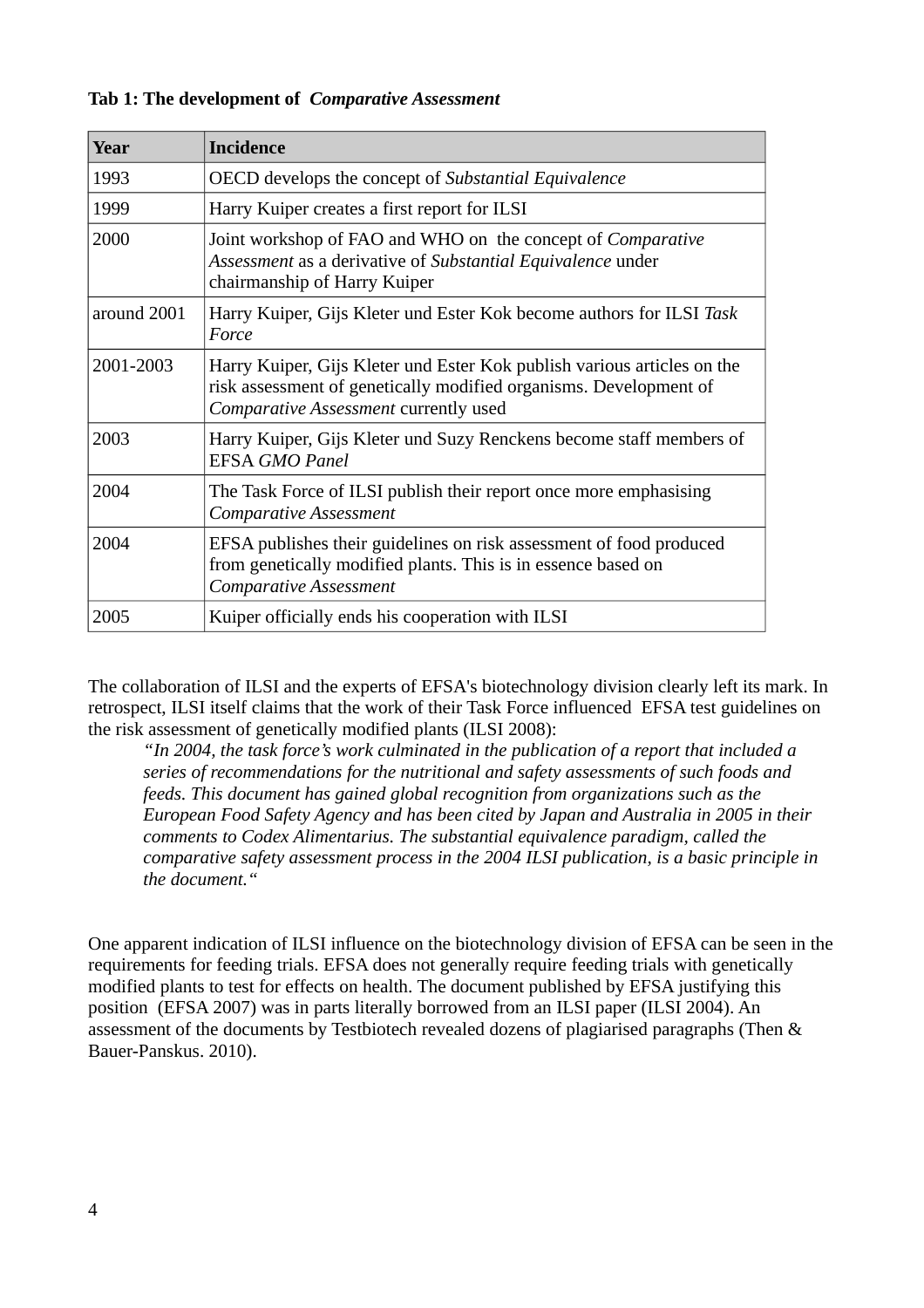### **Reactions to conflicts of interest**

By the end of 2009, Testbiotech had already called attention to the fact that Suzy Renckens, former head of the biotechnology division at EFSA who coordinated the work of the experts, had moved directly from the agency to the biotech industry – without any restrictions. Renckens was head of the division from 2003 until 2008, while Harry Kuiper was the chairman of the expert panel. Her case is now seen as a striking example of revolving doors – the continuous movement of personnel from industry to the agency and back. Even the EU ombudsman and the European Parliament have criticised the behaviour of EFSA in this regard, whilst initially the EU Commission and EFSA refused to take any action.

In 2012, José Bové, a representative of the Greens in the European Parliament pointed to the fact that Diáná Bánáti, chairwoman of the administrative board of EFSA was at the same time working as a member of the administrative board of ILSI. After Ms. Bánáti resigned from her position at ILSI, she was re-elected as chairwoman of the administrative board at EFSA. By May 2012 she had moved back to ILSI again to become executive director and scientific director, resigning her position at EFSA.

The cases of Diána Bánáti and Suzy Renckens were important reasons for the European Parliament refusing to approve the EFSA budget for  $2010<sup>4</sup>$  $2010<sup>4</sup>$  $2010<sup>4</sup>$ . The parliament followed a recommendation by the budget committee, which harshly criticised EFSA on conflicts of interest and "revolving doors". One of the central concerns was the ties between EFSA and ILSI.

The governments of EU Member States also reacted to the conflicts of interest at EFSA. In June 2012, they rejected a proposal by the EU-Commission to appoint Mella Frewen, a chief lobbyist for the European food industry and former employee of Monsanto, as new member of the EFSA administrative board<sup>[5](#page-4-1)</sup>. Testbiotech and Corporate Europe Observatory had warned about the impending conflicts of interest with the nomination of Frewen. Since 2007, Frewen has been the chairperson of FoodDrinkEurope (former CIAA), an industry federation. Among other things, Frewen lobbied intensively for the toleration of food with genetically modified plants even if these plants have not been approved in the EU.

The case of Frewen shows that problems at EFSA are not always internal. It was the EU Commission, which recommended Frewen and then defended her against all criticism. The members of the administrative board are key to the independence of EFSA – they nominate the members of the expert panels. Strictly speaking, protecting the independence of this central board from all other influence should be one of the EU-Commission's greatest concerns. In contrast to the Parliament, the Commission still does not seem to have any interest in strengthening EFSA independence.

EFSA also reacted to the accusations, although only after criticism from the EU Parliament and the ombudsman. It did indeed tighten its internal guidelines on independence. Experts working for institutions such as ILSI were excluded from important boards $6$ . However, this is far from a fundamental change. When the new members of the GMO-Panel were nominated in 2012, Gijes Kleter, amongst others, was still approved as new member. Like Kuiper, he worked for the ILSI for many years, but of late, not officially. He was even approved as assistant chairperson of the panel.

<span id="page-4-0"></span><sup>4</sup> http://www.testbiotech.org/node/660

<span id="page-4-1"></span><sup>5</sup> http://www.testbiotech.de/node/630

<span id="page-4-2"></span><sup>6</sup> http://www.efsa.europa.eu/en/press/news/120516a.htm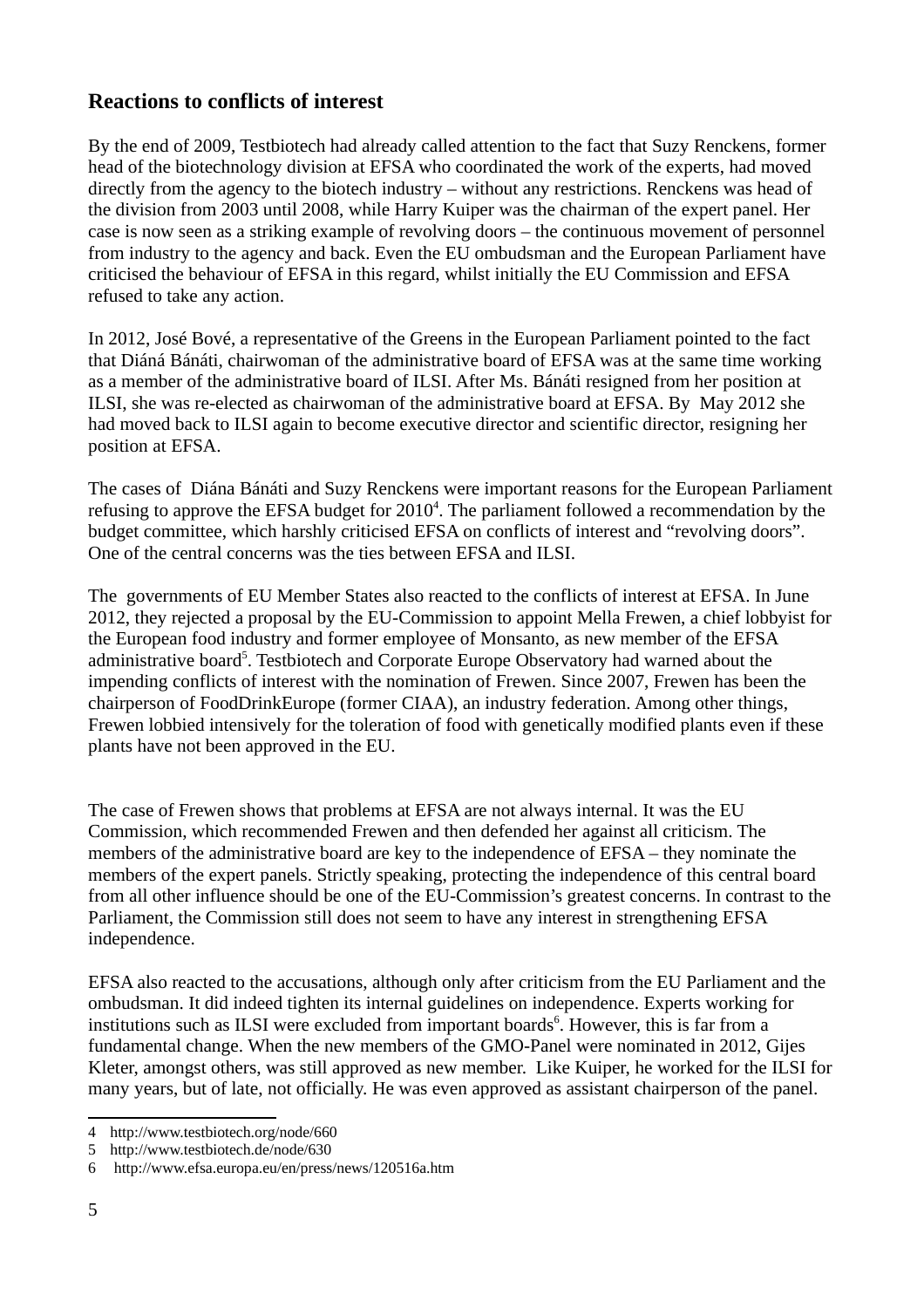EFSA still views work for the biotech industry or institutions such as the ILSI, although officially ended, as insufficient reason to assume conflicts of interest, even according to the new guidelines.

The above example of Diána Bánáti shows just how dubious this behaviour is. When it was made public that she worked for ILSI, Bánáti officially resigned from her duties at ILSI – but kept her assignment at EFSA and was even was re-elected as chairperson of the administrative board. Later on she moved back to ILSI for good. It must be assumed that she never severed her ties to industry. In this regard, it must be feared that the new EFSA guidelines independence will come to nothing – the case of Kleeter is a first precedence.

### **Consequences and Demands**

- The result of the first ten years of EFSA is negative. It is neither independent of industry lobbyists nor does it fulfil EU standards. It does not sufficiently protect the environment or consumers.
- The concept of *Comparative Risk Assessment* is not scientifically qualified and ignores biological features of genetically modified organisms. Instead a *Comprehensive Risk Assessment* must be implemented.
- EFSA needs a fundamental reorganisation, involving environment and consumer organisations. For example, they should be allowed to nominate half of the members of the administrative board, while industry lobbyists should be kept out of EFSA.

### **References:**

EFSA (2004): Guidance document of the Scientific Panel on Genetically Modified Organisms for the risk assessment of genetically modified plants and derived food and feed. EFSA Journal (2004) 99, 1–94.

EFSA (2007): Assessment of Genetically Modified Plants and Derived Food and Feed: The Role of Animal Feeding Trials – Report of the EFSA GMO Panel working group on animal feeding trials: Adopted by the Scientific panel on Genetically Modified Organisms on 12 September 2007. Food and Chemical Toxicology, Volume 46, Supplement 1, March 2008 (http://www.efsa.europa.eu/EFSA/efsa\_locale-1178620753812\_1211902590265.htm).

EFSA (2011): European Food Safety Authority, Guidance on the Submission of Applications for Authorisation of genetically modified food and feed and genetically modified plants for food or feed under Regulation (EC) No 1829/20031 EFSA Journal 2011;9(7):2311 (doi:10.2903/Josefsaltar2011.2311 Laufvariable online: www.efsa.europa.eu/Journalismus).

ILSI (1999): Detection methods for novel foods derived from genetically modified organisms, ILSI Europe Report Services, Summary of a workshop held in June 1998. Organised by the ILSI Europe Novel Food Task Force in collaboration with the ILSI International Food Biotechnology Committee.

ILSI (2004): Nutritional and safety assessments of foods and feeds nutritionally improved through biotechnology. Prepared by a Task Force of the ILSI International Food Biotechnology Committee as published in IFT's Comprehensive Reviews in Food Science and Food Safety, 2004 Institute of